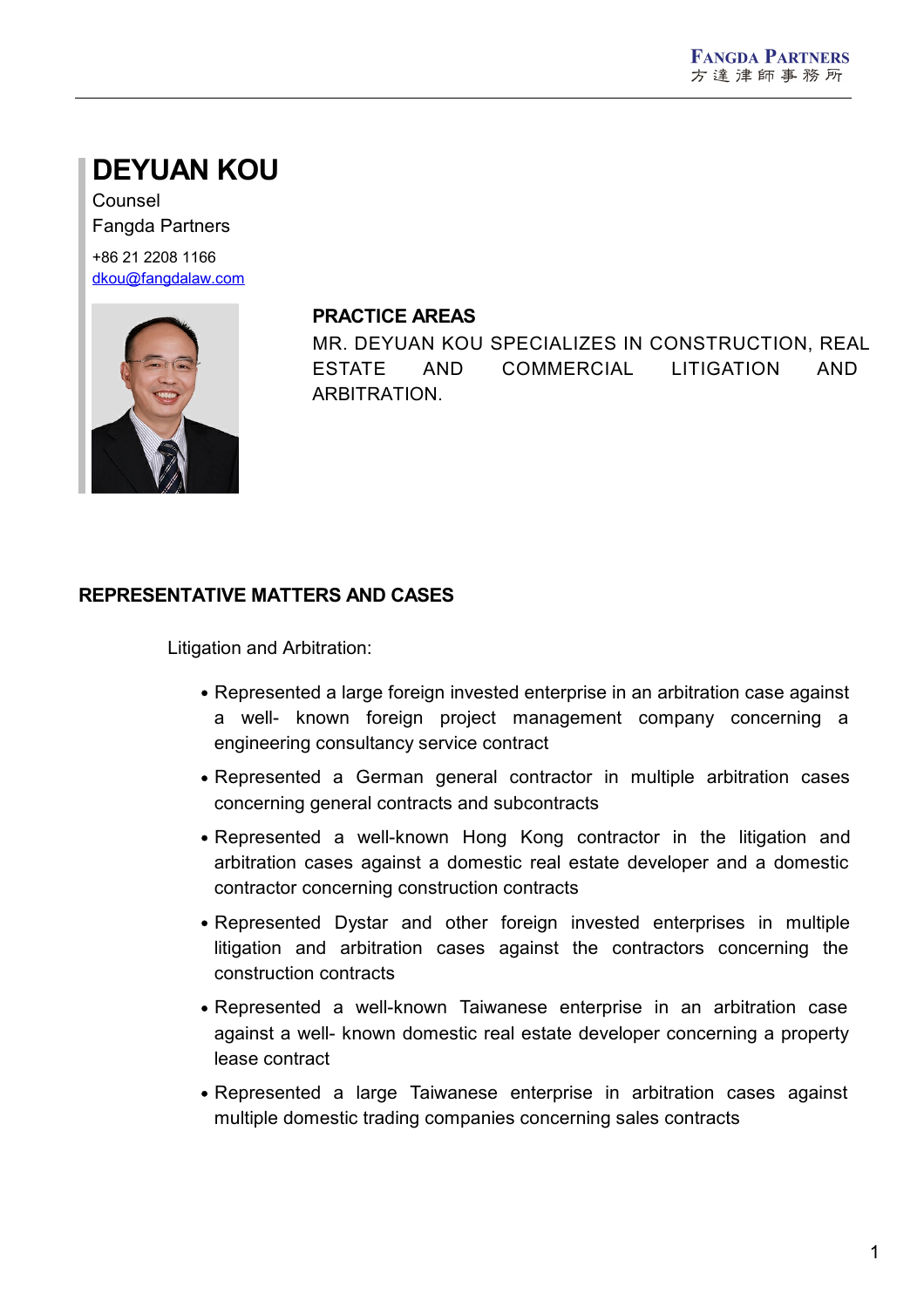Advised China State Construction Engineering Corporation, China Guangsha, China Nuclear Engineering Group, Traffic Troops of Armed Police Force and other well- known domestic contractors on the litigation and arbitration cases against the owners and subcontractors concerning project payments and project quality disputes

Projects:

- Advised on the construction project of Shanghai World Financial Center
- Advised on Intel's construction project in Dalian
- Provided overall and specialized legal services to Bayer, ArvinMeritor, Decathlon, Nike, Siemens and other foreign invested enterprises in their construction projects
- Provided overall legal services to Shanghai Industrial United, Shanghai Chengtou, Baohua Group, Yingli Group and other well-known domestic enterprises in their construction projects
- Advised China Merchants Real Estate, China Enterprise, Shunchi China and other well-known domestic real estate developers in the assignment and acquisition of projects
- Provided specialized legal services to Kisses China, IT Group, SPA, AIA China in their large property lease projects.

### **OTHER INFORMATION**

Mr. Kou has extensive experiences in construction projects and project management and is familiar with the whole process of project development and construction. He has been providing legal services in the field of real estate, construction, commercial litigation and arbitration for years. He is highly experienced in dealing with the contentious and non- contentious matters in the construction and real estate fields.

### **Education**

- China West Normal University, Bachelor of Chinese Literature
- East China University of Political Science and Law, Legal Education Program
- Tsinghua University, Institute of Engineering Project Management, Training Program for RICS Membership

#### **Professional Qualification**

Qualified Project Manager